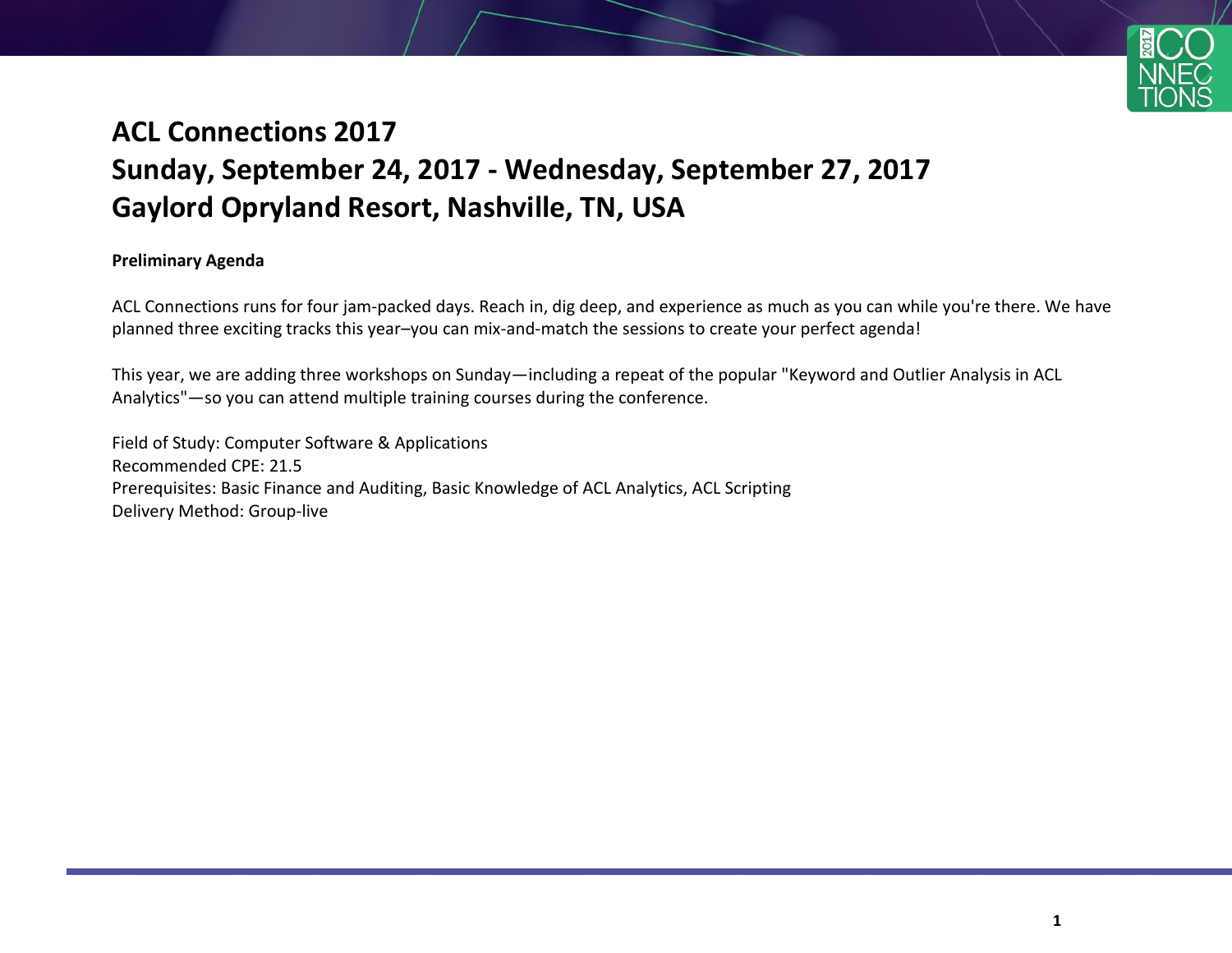

# **Sunday, September 24, 2017**

1:30 pm – 5:00 pm: Pre-Conference Training Courses (included in Connections registration fee)

| <b>Title</b>                                                             | Level        | <b>Solution</b>          | <b>Description</b>                                                                                                                                                                                                                                                                                                                                                                                                                                                                               |
|--------------------------------------------------------------------------|--------------|--------------------------|--------------------------------------------------------------------------------------------------------------------------------------------------------------------------------------------------------------------------------------------------------------------------------------------------------------------------------------------------------------------------------------------------------------------------------------------------------------------------------------------------|
| <b>Building Your</b><br><b>Audit in ACL GRC</b>                          | <b>Basic</b> | <b>ACL GRC</b>           | This hands-on session is intended for new users to ACL GRC. As a staff auditor at Vandelay<br>Industries, you'll plan and execute a physical security audit of the latex facility. From<br>performing walkthroughs, capturing evidence, identifying issues and generating findings<br>reports-you'll do it all before the conference even starts! You do not need to be a current<br>ACL GRC client to attend this workshop as you'll be given access to Launchpad, including all<br>of ACL GRC. |
| <b>Introduction to</b><br><b>Scripting</b>                               | Intermediate | <b>ACL</b><br>Analytics* | Intended for users wanting increase efficiency and consistency by automating the manual<br>processes they are already performing in ACL Analytics through the use of scripting.<br>Attendees should already be able to manually perform basic tasks in ACL Analytics such as<br>running commands, applying filters and creating computed fields. This session will teach you<br>how to script these processes.                                                                                   |
| <b>Keyword and</b><br><b>Outlier Analysis in</b><br><b>ACL Analytics</b> | Advanced     | <b>ACL</b><br>Analytics* | Recommended for advanced ACL Analytics users. This hands-on course focuses on strategies<br>and different approaches to performing keyword analysis in ACL Analytics, as well as using<br>the statistical analysis features of ACL to automatically identify outliers in a diverse data<br>population. Topics will include use of FIND(), JOIN MANY, FUZZYDUPs, OMIT(), REGEX,<br>STATISTICS, ScriptHub, etc.                                                                                    |

# **Please bring your own laptop for all training courses. This is required.**

**\*Latest version of ACL Analytics is required.**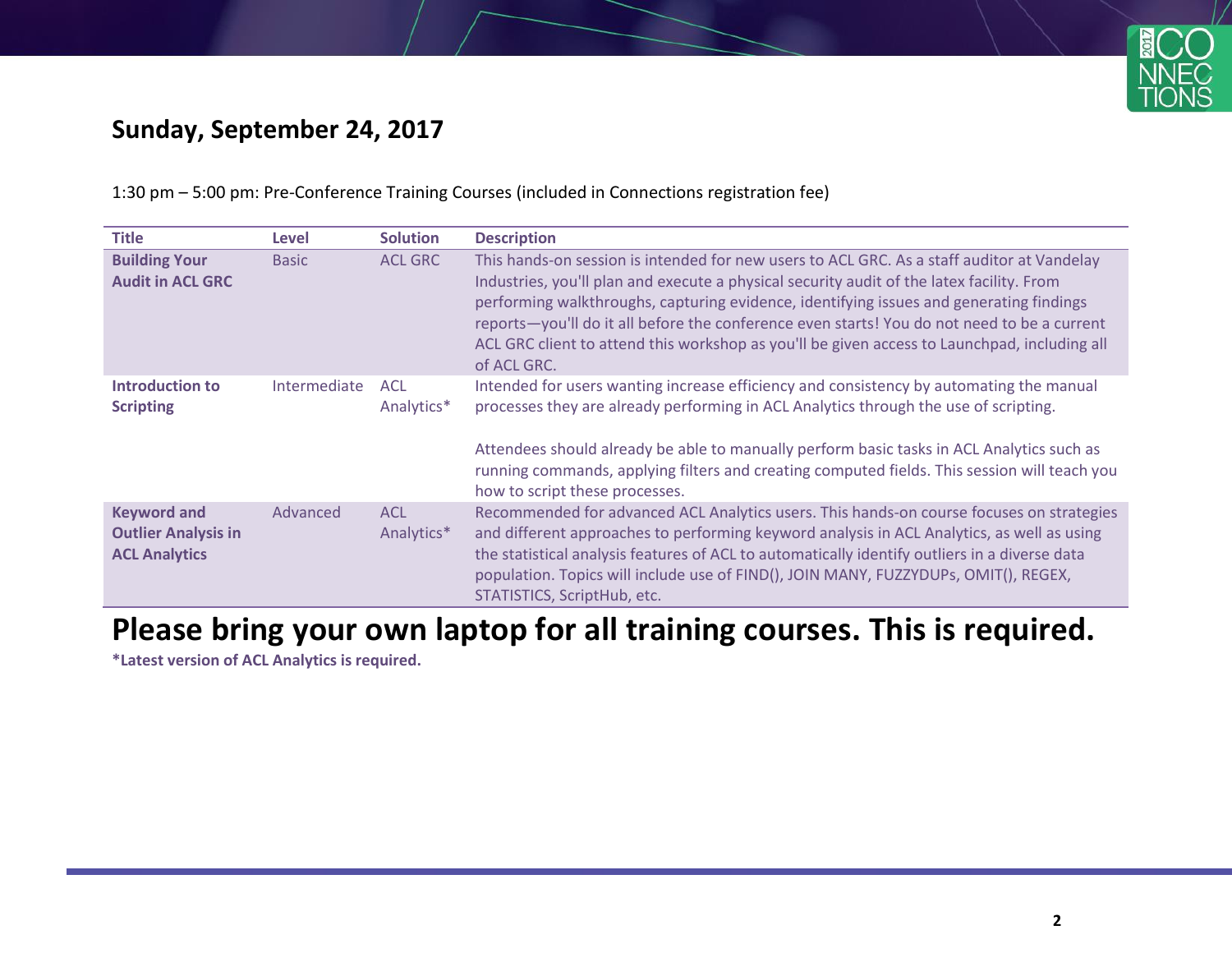

## **Monday, September 25, 2017**

8:15 am – 8:30 am: General Session 1 **"Opening Remarks" Sean Zuberbier, Chief Revenue Officer, ACL** *Knowledge Level: Overview*

8:30 am – 9:00 am: General Session 2 **"CEO's Address" Laurie Schultz, President and CEO, ACL** *Knowledge Level: Overview*

9:00 am – 10:00 am: Keynote Session 1

#### **"Blazing a New Trail"**

**Kristine Splieth, Deputy Chief Information Officer - Business Integration, Department Of Administrative Services - State Of Georgia** We all want to have an impact in our work—to make a difference and improve how things are done today. To do so, you need to be an agent of change and blaze a trail that others haven't considered or found too intimidating to embark on. In this lively 60-minute session, the State of Georgia's Deputy Chief Information Officer, Kristine Splieth, will share their journey of taking a totally new perspective on mitigating waste and improving processes in common business processes with the intent to make things easier, more accessible, and more controlled. Today, the State of Georgia is driving boardroom-worthy results across procurement, human resources, IT, accounting and other groups by letting cutting-edge analytics, workflow and surveying technology do all the heavy lifting. It's fair to say that their department has taken the organization on a path few had considered. Join Kristine to hear how they got started and kept going.

Learn from one best-in-class example how you can:

- Be a catalyst for change that benefits you and your organization
- Easily express your team's strategic value to the organization
- Take advantage of technology to have an impact you couldn't otherwise achieve

*Knowledge Level: Overview*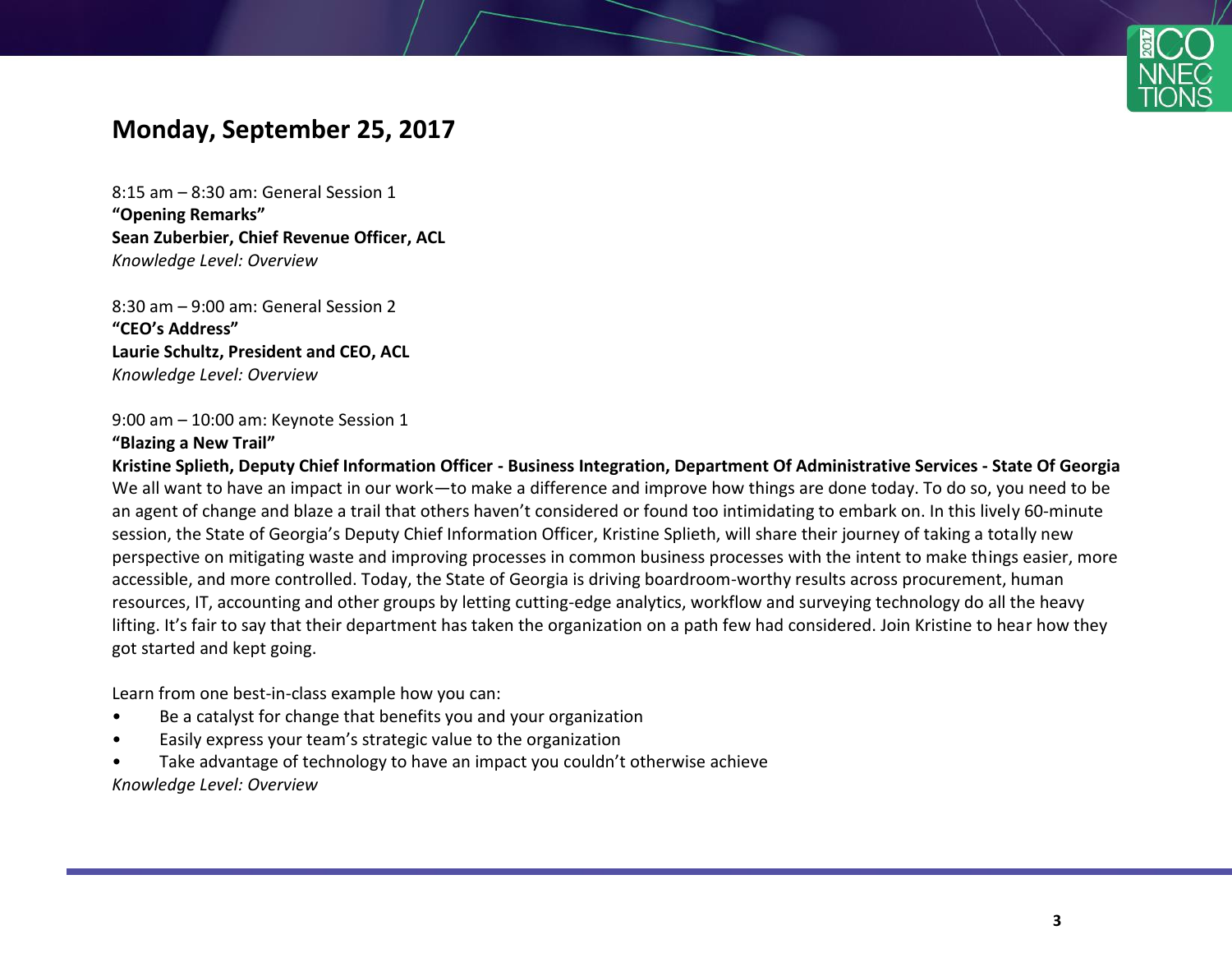

10:00 am – 10:30 am: Break | Success Session #1

#### **"ACL Analytics 13 Teaser"**

Brace yourself—ACL Analytics 13 is coming! In this 10-min session, we will give you a whirlwind tour of our favorite new features in the Fall Release.

#### 10:30 am – 12:00 pm: General Session 3

#### **"Impact at Scale - A Preview of ACL's Vision for Technology to Come"**

#### **Dan Zitting, Chief Product Officer, ACL**

#### **Keith Cerny, Chief Technology Officer, ACL**

The organizations ACL serves continue to get bigger and more complex. Subsequently, so do the risk and regulatory environments those organizations navigate, and the pressure for performance only increases. At the same time, the oceans of data that are hiding the answers to these enormous challenges are only getting wider. We believe technology is the transforming force that will make or break organizations—and people's careers with them—in the digital era. In this session, we will preview our vision for technology with the scale to drive transformative impact from governance, risk management and compliance professionals and programs in solving these challenges.

*Knowledge Level: Intermediate*

#### 1:30 pm – 2:30 pm: Track 1 Session 1

# **"Transforming Uncertainty into Opportunity"**

# **Shannon Urban, Executive Director, Advisory Risk, EY**

Businesses today are in a constant mode of anticipating and managing change. With change comes the need to increasingly focus on managing risks, be they internal or external, financial, operational, strategic, involve technology or regulations, or related to reputation. Through innovation, organizational leaders are facing these change headwinds armed with new strategies, data and technology. Risk professionals, too, are needing to look beyond yesterday's challenges, developing skills and deploying strategies to anticipate tomorrow's opportunities. Is the profession capable of capitalizing on the opportunity?

Key learning outcomes:

- Discuss the emerging trends and risks impacting Risk practitioners today
- Understand the growing gap between stakeholders needs and perceived value from Risk functions
- Learn how you can leverage the current disruptive environment and innovation to seize the opportunity *Knowledge Level: Intermediate*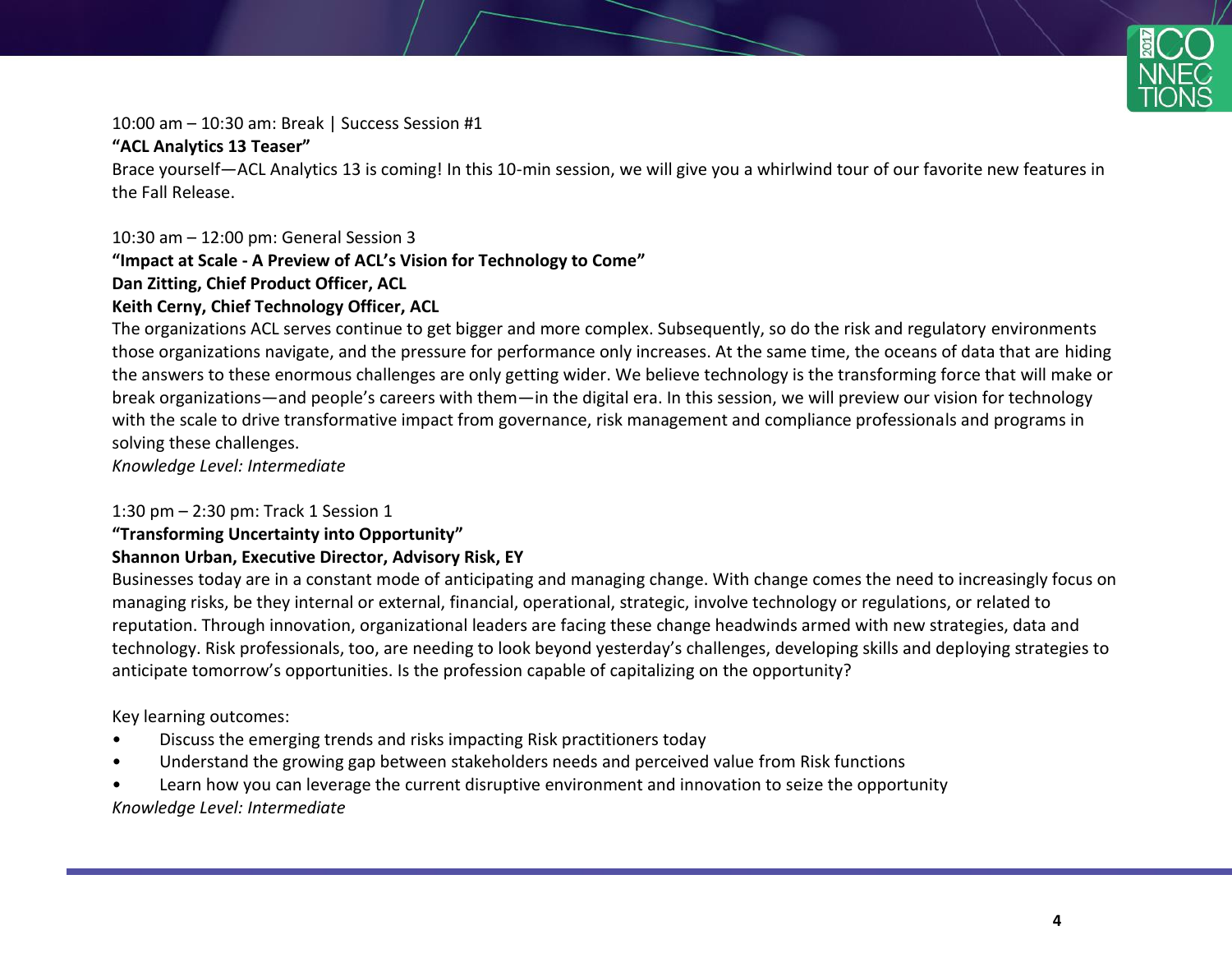

#### 1:30 pm – 2:30 pm: Track 2 Session 1

## **"The Practical Path to Developing a Data Analytics Shared Service Center"**

#### **Jeremy Clopton, Director, Forensics and Valuation Services, BKD**

In this session, we will discuss strategies that work for building up from a single data analyst to a robust, centralized team for data analytics. Jeremy will share how BKD was able to build a business case, illustrate the ROI, find quick wins, drive innovation and ultimately sell the organization on a vision for success through an impactful data science and analytics team serving a range of external and internal customers.

Key learning outcomes:

- Learn the critical elements of a successful analytics team
- Understand challenges to expect and strategies to overcome them
- Examine the role innovation and culture plays in creating a successful analytics team
- Learn how to effectively communicate the value you're bringing to your organization

*Knowledge Level: Intermediate - Advanced*

#### 1:30 pm – 2:30 pm: Track 3 Session 1

#### **"A Practical Approach to Accelerating ROI from Process Governance"**

#### **Shahed Khalili, Managing Director of Strategy & Performance Solution, ACL**

Process governance provides oversight on the execution and effectiveness of the formally established guidelines that determine how an organization should be run in order to achieve its goals. These guidelines are driven from the strategy plan, departmental process objectives, enforced regulatory requirements, internal policies, and organization's risk and opportunity landscape.

Many organizations neglect to implement a process governance program due to perceptions of constrained adaptability and flexibility or overwhelming implementation costs. In this session, we present a lean and pragmatic methodology that provides comprehensive and real-time visibility to every aspect of strategic and operational performance and risk. This session includes a live demonstration of how to manage your process governance program in ACL GRC.

Key learning outcomes:

• Define a lean and iterative roadmap to roll out a governance program, including key phases, activities, role and responsibilities, and change management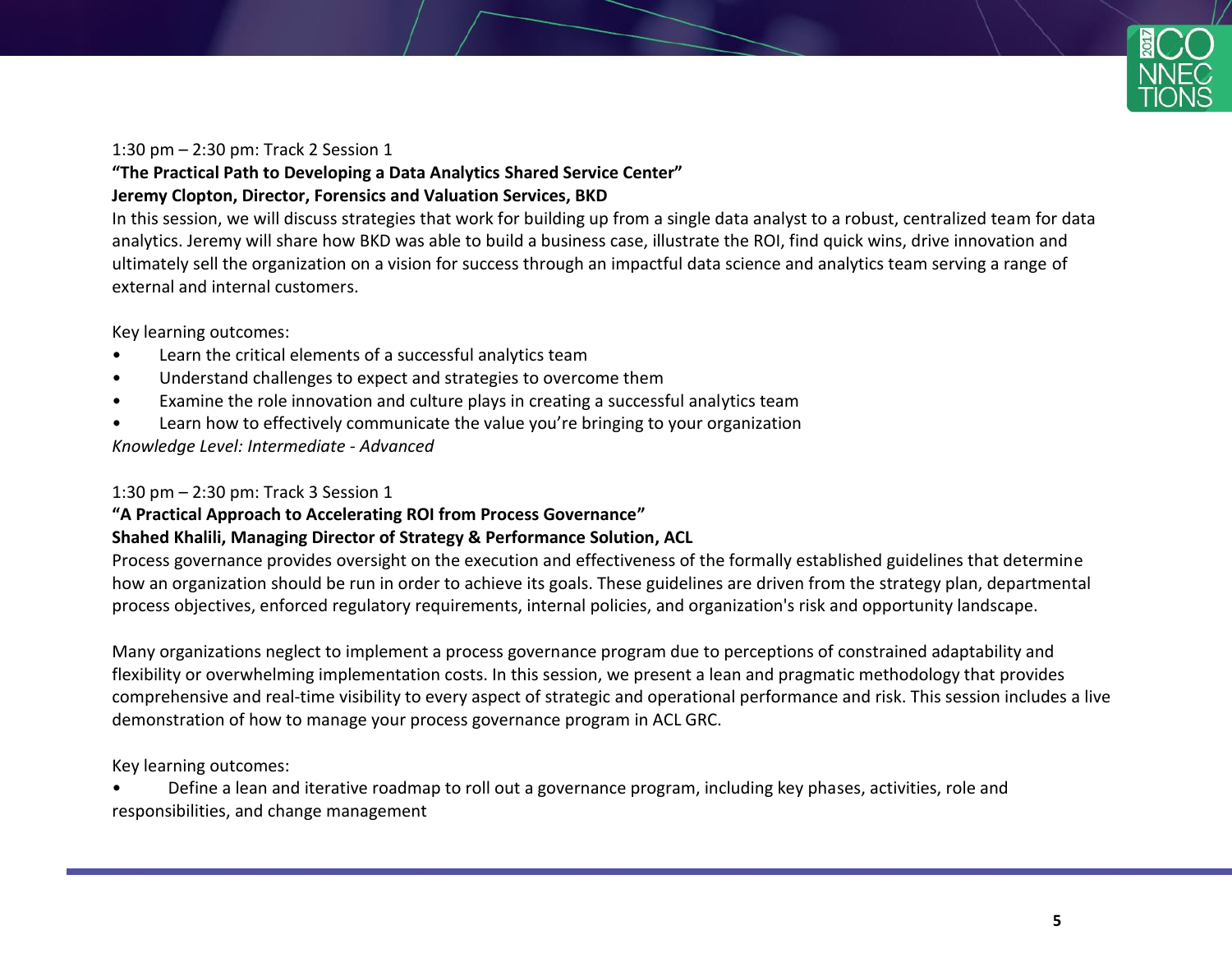

- Learn how to work with Executives to identify and assess Risks and Opportunities during the strategy planning phase
- Discover how to work with Operations to define their team's objectives and the key performance/risk indicators that they need to be measured on
- Discuss the benefits of a Risk and Control matrix over Business Process Mapping
- View a demonstration of how the ACL GRC modules—Strategy, Projects, Results, Analytics—can support your governance

#### program

*Knowledge Level: Intermediate*

#### 3:00 pm – 4:00 pm: Track 1 Session 2

**"Recognizing and Managing Emerging Strategic Risks"**

### **Dan Clark, Director of Internal Audit, Washington Trust Bank**

In this session, we will focus on how we can define and identify strategic risks, regardless of the industry that we work in. We will walk through simple analysis of risk in the development of a strategic risk assessment and show how that facilitates strategic decisioning. Touching upon the management of strategic risks, we explore the use of tools, like ACL GRC, to support our processes and solidify reporting to Boards of Directors and Senior Management.

### Key learning outcomes:

- Learn how to develop a strategic risk assessment
- Understand how to apply basic monitoring techniques to strategic risk management
- See how you can immediately utilize GRC tools to strengthen Board reporting
- Learn how to ensure the use of right data in analysis and reporting

Knowledge *Level: Intermediate*

3:00 pm – 4:00 pm: Track 2 Session 2

**"Managing Vendor Risk and Compliance Using ACL Analytics"**

**Maureen Bremo, Manager Compliance Data Analytics, Harris Health**

### **Desolyn Foy, Associate Administrator, Advanced Analytics & Business Strategy, Harris Health**

Vendors are extensions of your business and could subject your organization to financial and reputational harm. In this session, we will demonstrate how organizations, leveraging ACL Analytics, can identify high risk vendors, anomalies in transactions, and potential conflicts of interest. Learn how to mitigate vendor risk and ensure compliance with accreditation standards by condensing complex requirements into one central control framework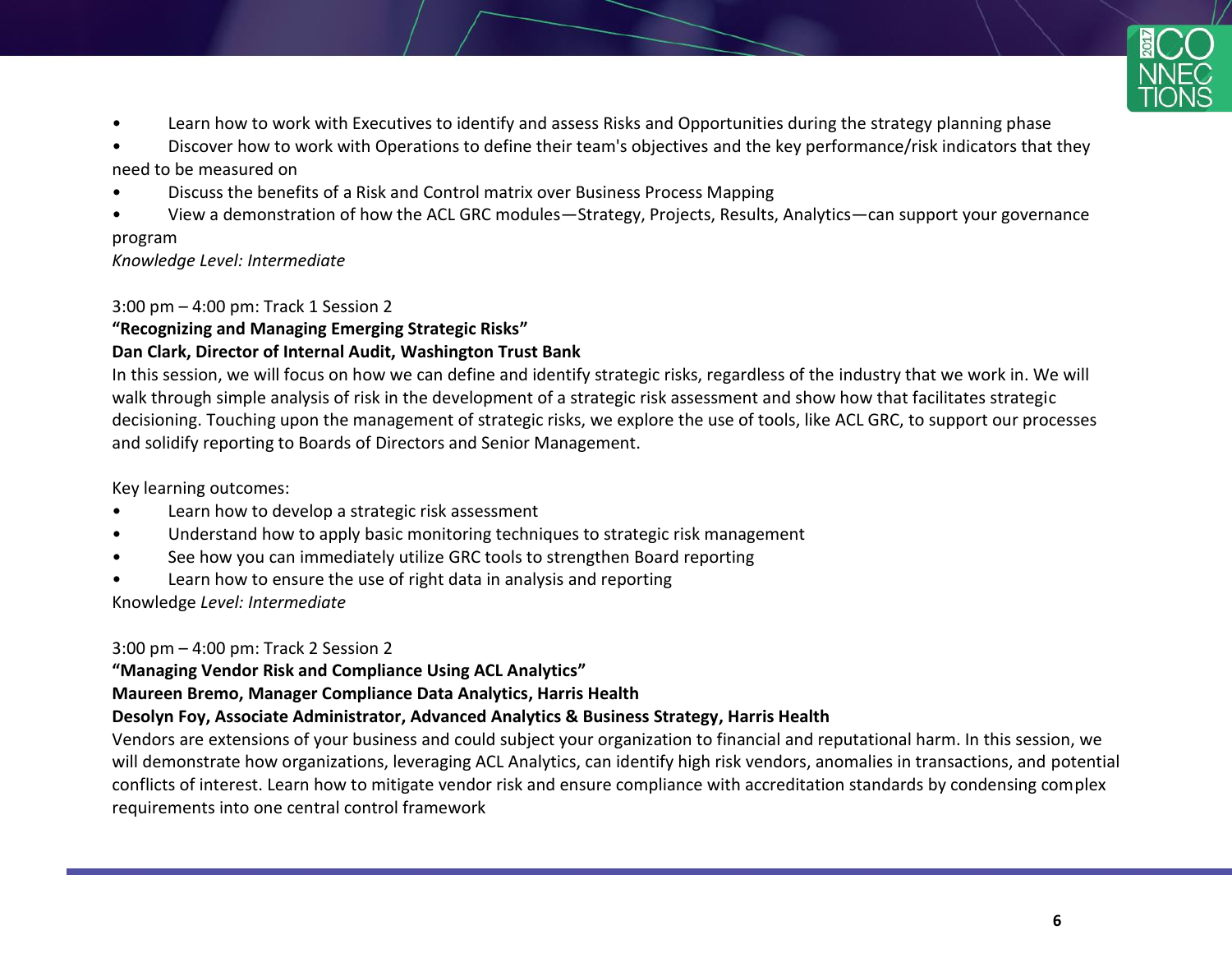

Key learning outcomes:

- Understand how to implement a holistic risk scoring approach to identify high risk vendors based on various indicators, such
- as:
- o Number of transactions
- o Contract amount
- o Type of service
- o Potential conflict of interest and more
- Examine techniques for automating the continuous monitoring of conflicts of interest
- Understand how to develop high impact analysis by combining disparate datasets to test 100% of transactions
- Learn how to develop scripts to ensure compliance with accreditation standards and internal policies
- Learn how to prepare executive dashboards and reports and set up the process of closing the loop on the exceptions

identified in the process

*Knowledge Level: Intermediate*

3:00 pm – 4:00 pm: Track 3 Session 2

#### **"Guardians of the Public - Entitlement Fraud, Waste, and Abuse in a Changing Landscape"**

### **Ian Green, Principal Auditor, Oregon Secretary of State**

### **Jamie Ralls, Principal Auditor, Oregon Secretary of State**

With great change happening in the political landscape and with the rapid legislative change in key areas impacting entitlement spending (healthcare, social insurance programs, education, and more), how do we manage? In this session, we'll talk about how program change happening faster than the system can keep up is creating opportunities for fraud and abuse, and what key steps can be taken with data analytics to identify and manage those. Principal Auditors Jamie Ralls, ACDA, CFE and Ian Green, M.Econ, CGAP, CFE will discuss how ACL has helped the Oregon Audits Division detect fraud, waste, and abuse in numerous government programs over the last 15 years. Examples will include fraud involving Supplemental Nutrition Assistance Program (SNAP) benefit trafficking and identifying waste through other analytical techniques in public assistance programs such as Medicaid and Temporary Assistance to Needy Families (TANF). Jamie and Ian will also discuss one of their favorite analytic techniques, Benford's Law.

Key learning outcomes:

- Understand risk areas that can result from policy decisions and legislative change
- Examine analytic techniques for identifying waste, fraud, and abuse in entitlement programs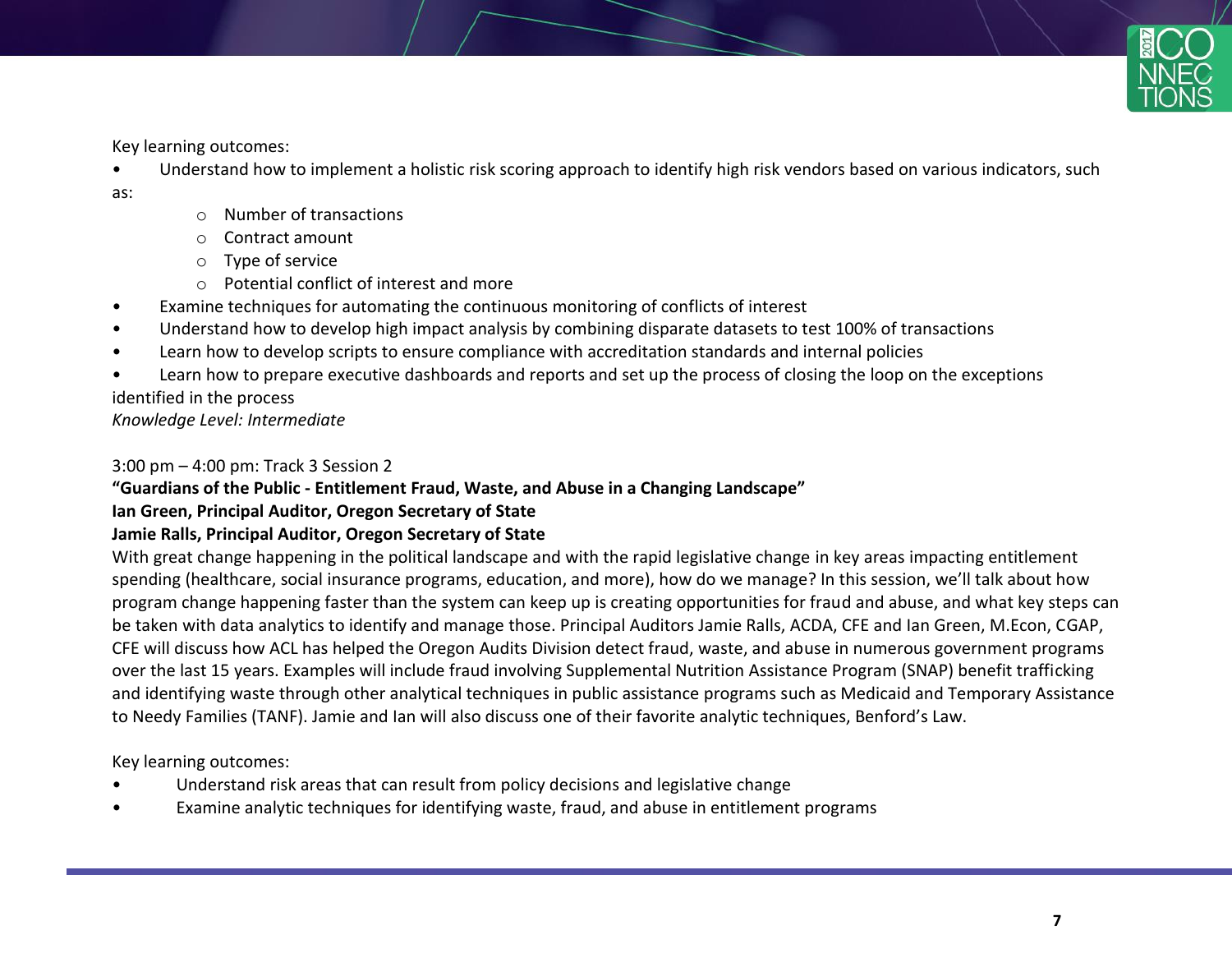- Understand Benford's Law and how to apply this tool
- Learn how to leverage ACL technology to help drive audit fieldwork *Knowledge Level: Intermediate*

4:10 pm – 5:10 pm: Track 1 Session 3

#### **"Zero Tolerance for Fraud – How to Manage the Insider Threat" Carlos L. Holt, City Auditor, City of Gainesville**

All organizations are subject to fraud risks. A systematic approach with a risk-based methodology is the best way to uncover fraud, revenue leakage and misuse of resources. To understand the techniques internal audit organizations are using to fight fraud, Carlos will share his story of how the team at the City of Gainesville uncovered a fraud totaling more than \$93,000—some of which was spent on a Brazilian butt lift. He will also suggest best practices for using ACL technology for managing fraud within your organization.

*Knowledge Level: Beginner*

4:10 pm – 5:10 pm: Track 2 Session 3

**"How to Mine and Analyze Social Media Data"**

## **Brian McKenzie, Sr. Data Analyst, Johns Hopkins Institutions**

#### **David Riddell, Solutions Consultant, ACL**

Brian McKenzie will explain his unique use case of ACL technology—obtaining and analyzing social media data, using Twitter and Facebook as an example. Step-by-step, he will take you through how he used Python script to automate the data collection process, ACL to parse and analyze the data, and Tableau to visually present results. By the end of this session, you will be able to detect and monitor what others are tweeting, sharing, and posting about your organization.

*Knowledge Level: Advanced*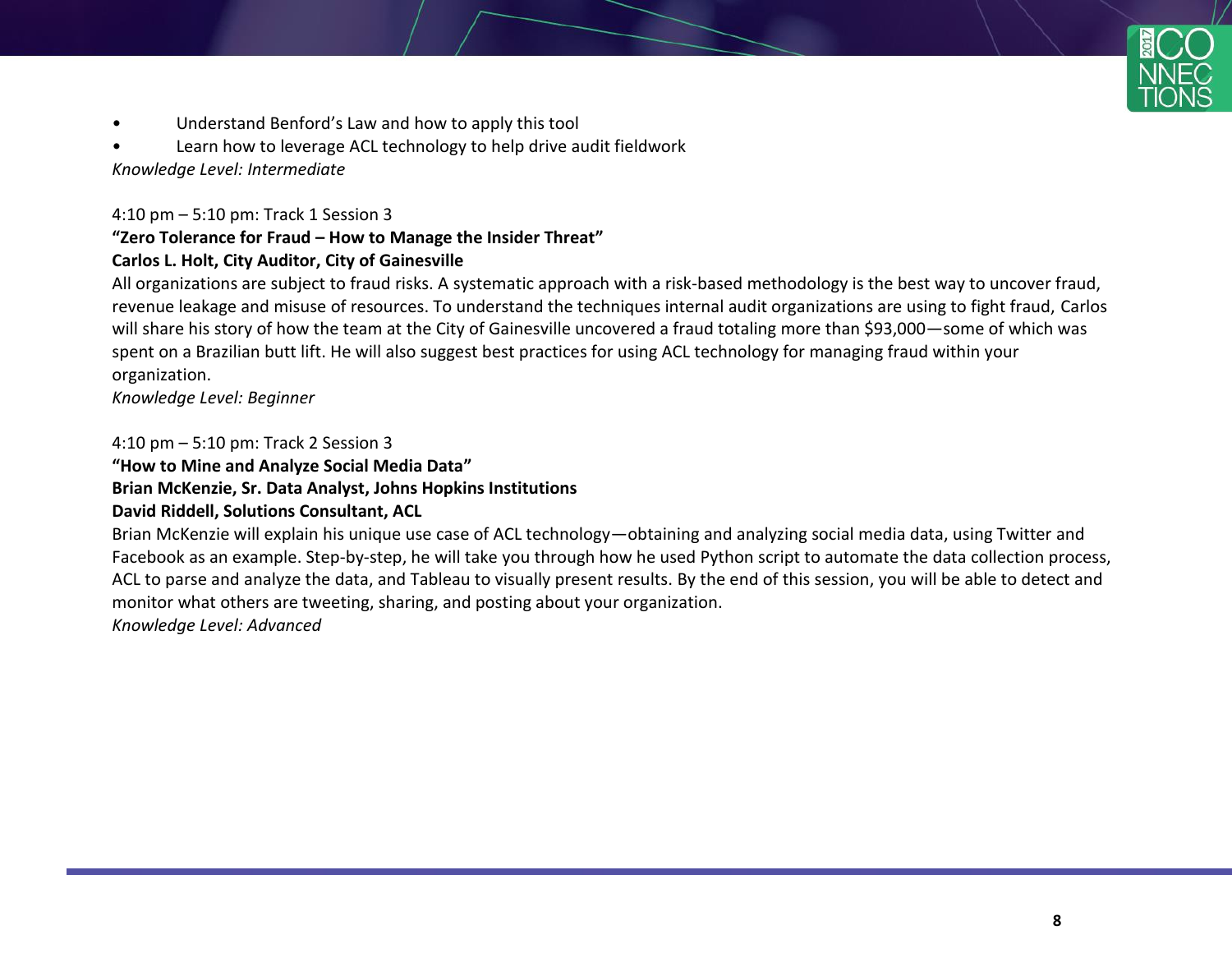

4:10 pm – 5:10 pm: Track 3 Session 3

**"Top Lessons Learned from ACL Consultants"**

**Alex Fung, Director, Analytics Adoption, ACL**

**Marco Redlich, Senior Specialist, Analytics Adoption**

**Adam Habberley, Senior Specialist, Analytics Adoption**

Implementing ACL technology for hundreds of customers every year, our consulting team has more hands-on experience in a wide range of scenarios than anyone in the world with ACL technology. In this session, they will look back on the last year and provide the top lessons learned from customers all over the world.

*Knowledge Level: Intermediate*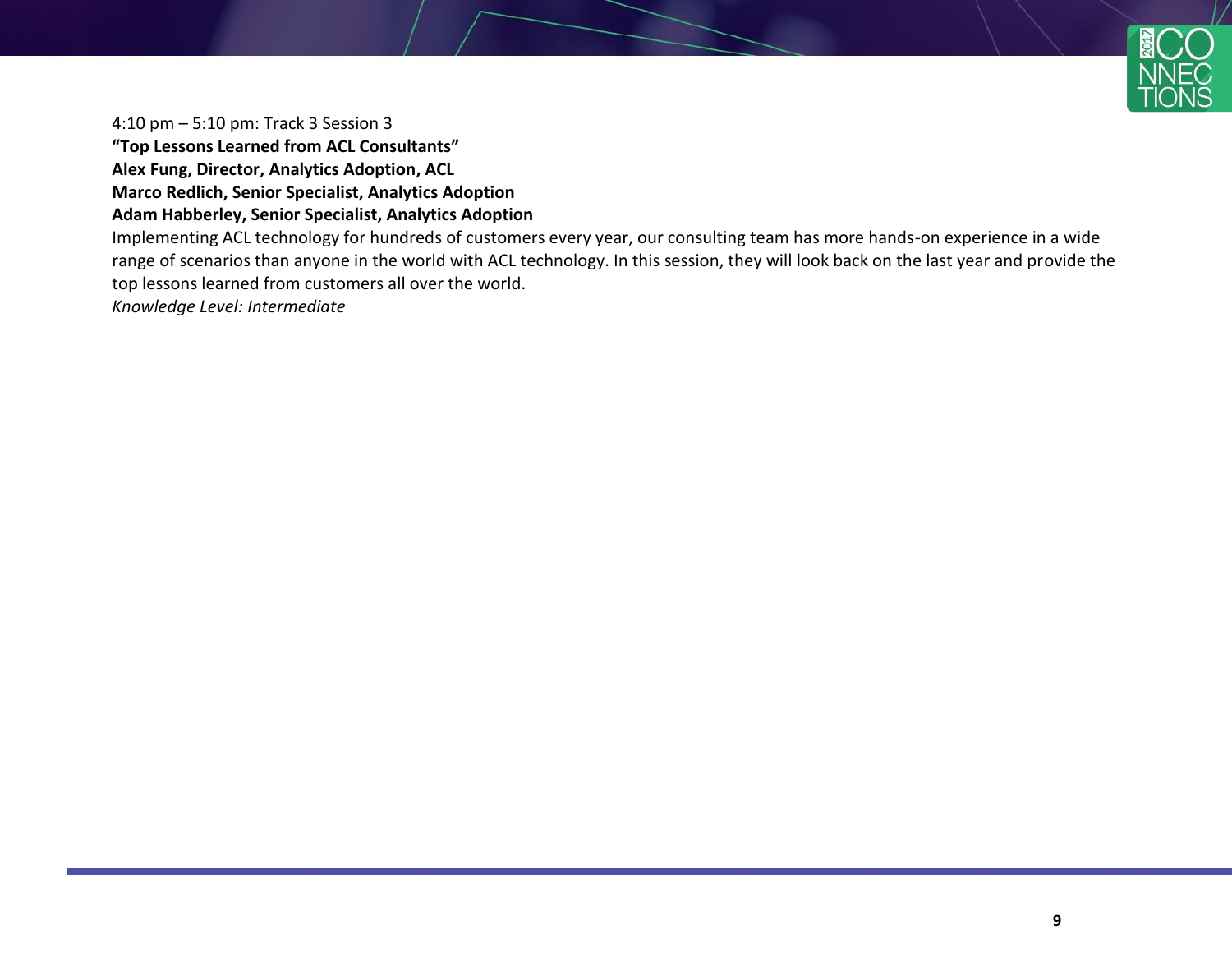

# **Tuesday, September 26, 2017**

# 9:30 am – 10:30 am: Keynote Session 2

#### **"The Pathway to Principled Performance"**

#### **Carole S. Switzer, Co-Founder & President, OCEG®**

A strong set of governance, risk and compliance (GRC) capabilities can detect and prevent current threats, and even enable foresight into the future of the business landscape, leading to a sustained competitive advantage. At OCEG, we call it Principled Performance. In both commercial and public sector contexts, well-designed GRC capabilities can share wisdom with stakeholders throughout the organization, reinforce desired conduct, and provide great assurance over reputation risk. Every single person attending Connections has a role to play here.

Just as elite athletes have moved on from the equipment and training methods of the 1960's, we, as today's auditors, risk managers, compliance officers and accounting professionals, can no longer work in spreadsheets and our own siloes. In this inspiring keynote session, Open Compliance and Ethics Group (OCEG) Co-Founder and President, Carole Switzer, will outline the two-stage strategy of the process and technology that drives organizations towards mature GRC processes, and greater performance.

In this session, you'll learn how to:

- Demonstrate the competitive advantage of strong GRC capability
- Develop language that will resonate with leadership
- Simplify internal change management
- Reinforce desired conduct and processes through the use of technology

*Knowledge Level: Intermediate*

10:30 am – 11:00 am: Break | Success Session #2

#### **"Visualize and Storyboard Your Analytics Results and Impress Your Audience"**

ACL's new Storyboards bring the message and data to life by combining the power of interactive data visualization and narration to give users the ability to easily build narrated data stories that deliver the right insight every time. Come and see how easy it is to turn an ACL table in to a beautifully crafted Storyboard.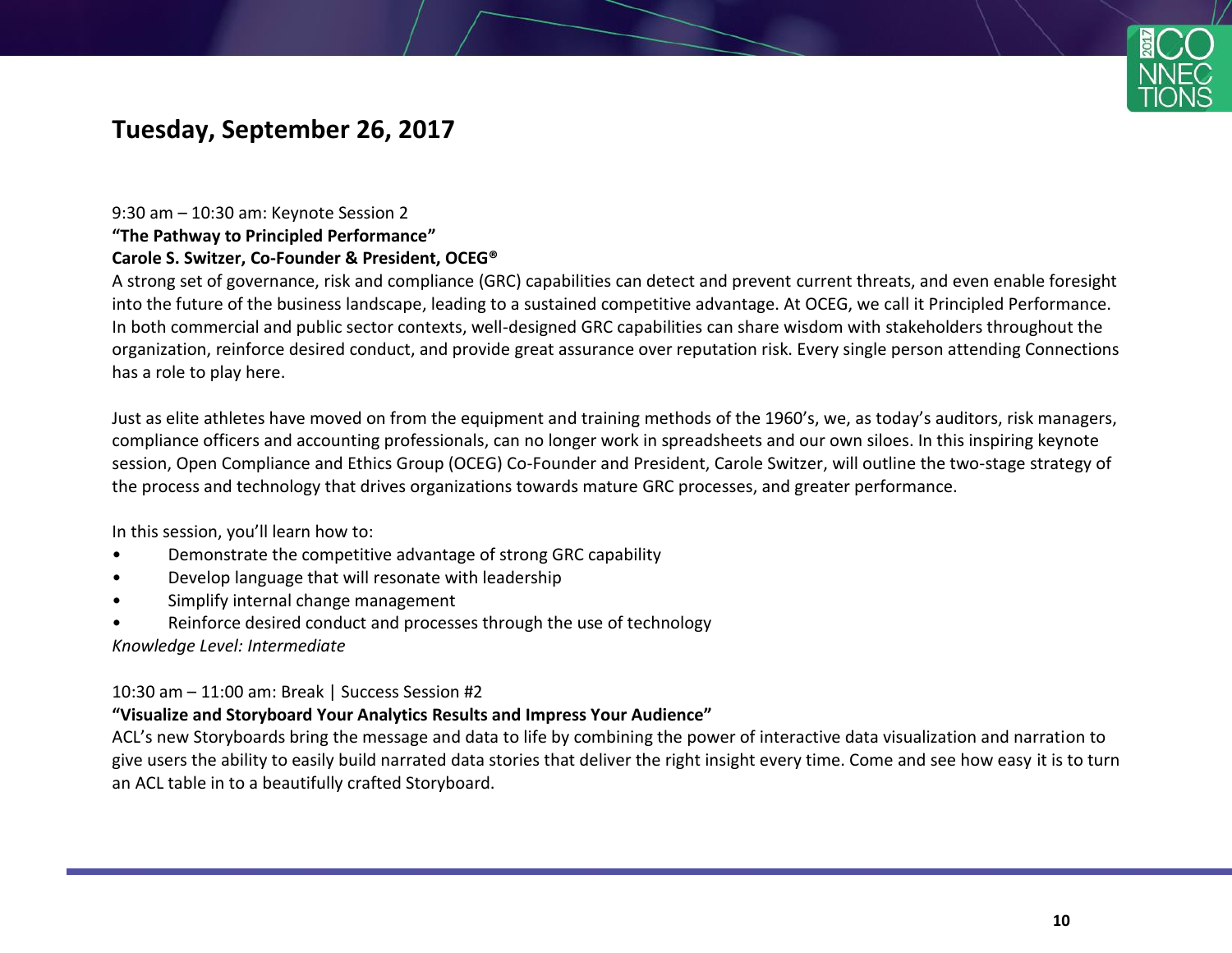

11:00 am – 12:00 pm: Track 1 Session 4

**"What's New in ACL Technology - Strategy and Projects" Cory McBain, Product Designer, ACL**

### **Kris Hutton, Product Manager, ACL**

In this interactive session, we'll take an in-depth look at the latest enhancements to the Strategy and Projects modules of the ACL platform as well as share the best tips for using these for building or expanding the impact of your audit management/workpapers, enterprise risk management, or compliance management programs. We will also host a roundtable discussion to get your feedback on the latest features and explore how you use the Strategy and Projects modules at your organization. *Knowledge Level: Intermediate*

#### 11:00 am – 12:00 pm: Track 2 Session 4

#### **"Pro Tips for Data Analytics Super Shops"**

#### **Thomas Steeves, ES Supply Chain, Compliance, DXC Technology (HP Enterprise)**

Start your engines, data scientists! In this session, we'll discuss the top tips accumulated for high-power data analytics teams. We'll discuss power scripting standards and underutilized power user functions and commands. We will also go over developing scripts that seamlessly run within both AX and ACL Analytics environments, and using scripts to execute code or run applications outside of the ACL scripting environment.

Key learning outcomes:

- Explain the benefits of using strong power scripting standards within a large analytics team
- Apply power functions and commands in your own scripts
- Develop scripts that run seamlessly in both the AX and ACL Analytics environments
- Learn how to execute code outside of the ACL script environment (e.g. copying/moving files, or running applications like zip/unzip or FTP applications)

*Knowledge Level: Advanced*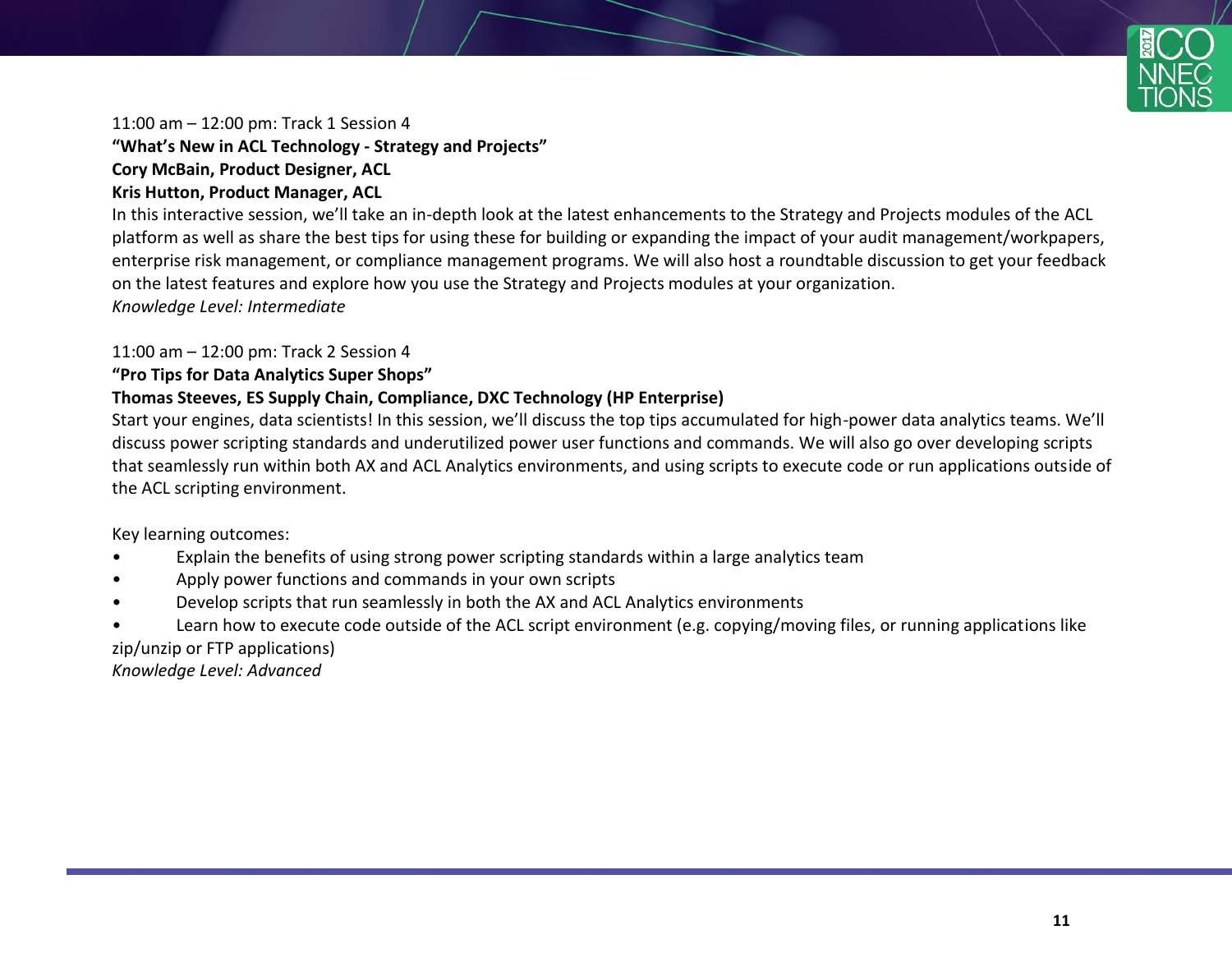

#### 11:00 am – 12:00 pm: Track 3 Session 4

**"How We Use ACL at ACL – Analyzing and Monitoring Data from Cloud Systems in Real-Time"**

# **Sandra Lee, Director of Operations, ACL**

#### **Keith Bailey, Director of Finance, ACL**

Ever wondered how operational excellence is enhanced at ACL through the use of our own platform? This session will demonstrate how Analytics and GRC drive business decisions at ACL by effectively leveraging data from our cloud systems to provide critical insights, automate traditional administrative tasks, and drive alignment between business processes and goals.

Key learning outcomes:

- Leverage data connectors and commands to connect to virtually any system
- Maximize the power of Analytics to join cloud data to automate commission programs
- Ultimately influence critical business decisions by providing real-time transparency into key aspects of operations *Knowledge Level: Intermediate*

#### 1:30 pm – 2:30 pm: Track 1 Session 5

# **"What's New in ACL Technology - Results and Analytics" Sean Rousseau, Product Designer, ACL**

#### **Shane Grimm, Product Manager, ACL**

In this session, we'll take an in-depth look at the latest enhancements to the Results and Analytics modules of the ACL platform as well as share the best tips for using these for building or expanding the impact of your data analytics, risk & control monitoring, or operational risk management programs.

*Knowledge Level: Intermediate*

#### 1:30 pm – 2:30 pm: Track 2 Session 5

#### **"Impact Award Winner: 3 Key Strategies to Transform from a Traditional Audit Process to an Agile Risk Function" Sam O'Brien, Finance Director, Ignite Travel (Flight Centre Travel Group)**

In this session, this year's ACL Impact Award Grand Prize winner will be sharing his winning project. Sam O'Brien, Australian Risk Leader from Flight Centre Travel Group, will be walking us through their 18-month transformational journey from manual audit reviews to having a seat at the operational leadership table. Flight Centre has gone from ~1% transactional coverage to nearly 99% coverage over 300,000 commission transactions in Australia with a fraction of the resources. Their next step is to expand the program globally.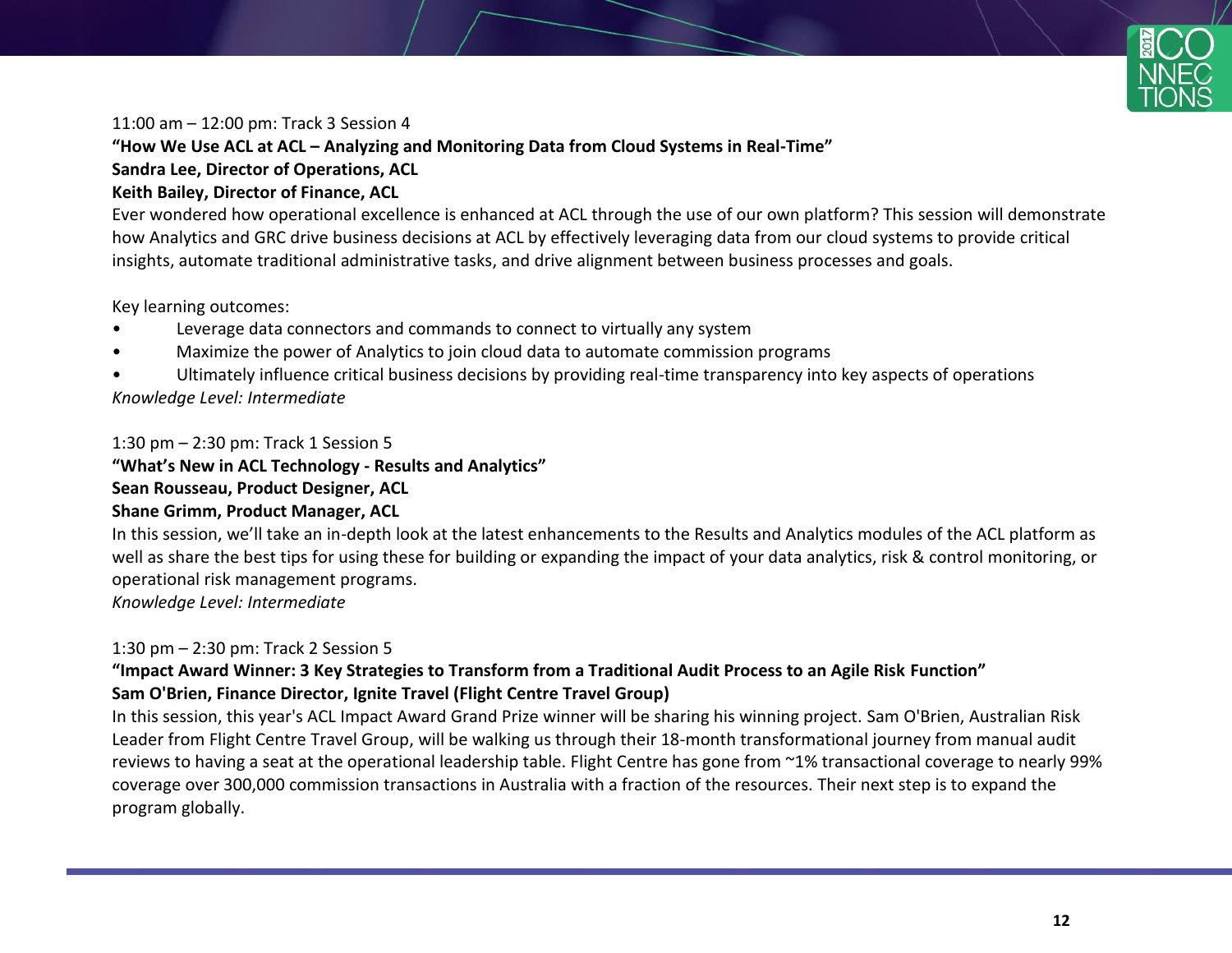

Key learning outcomes:

- Learn the difference between traditional audit analytics and operational risk continuous monitoring
- Learn how to develop a plan to move from traditional audit process to continuous monitoring (and why you need to now!)
- Learn how to build business engagement through information sharing and transparency
- Understand the benefits of agile prototyping when it comes to risk analytics

*Knowledge Level: Intermediate*

#### 1:30 pm – 2:30 pm: Track 3 Session 5

#### **"Stopping Financial Crime and Staying Compliant - The Data-Driven Approach to Managing AML, Sanctions, and KYC" Sherri Wyatt, Chief Compliance Officer, Virginia529 College Savings Plan**

With fines leveled in the billions of dollars, a high-powered approach to data analysis across multiple lines of defense is critical to success in financial services. In this session, we'll outline and discuss a practical, data-centric approach to maturing programs for identifying and managing illicit transactions that can threaten compliance and fund criminal activity.

Key learning outcomes:

- Understand the challenges of matching individuals and entities to sanctioned lists
- Examine techniques for automating and integrating data sources
- Examine matching techniques, such as fuzzy matching and address matching
- Learn how to set up the process of closing the loop on exceptions identified during the monitoring processes *Knowledge Level: Intermediate*

2:40 pm – 3:40 pm: Track 1 Session 6

### **"What's New in ACL Technology - Essential Tools & Templates for Your Industry"**

#### **Mai Nakane, Product Designer, ACL**

#### **Diana Hidalgo, GRC Content Strategist, ACL**

In this session, we'll take an in-depth look at ACL's expanded tool and template content, centered on the new ACL Store and the Industry Risk Solution content packs that accelerate maturity across all of your audit, risk management, and compliance programs. We'll also take a deep dive into the expanded pre-built scripts, project templates, online learning, and other content available to you as part of your ACL subscription. Industry solutions being covered include Banking/Lending, Public Sector, IT, and Healthcare. *Knowledge Level: Intermediate*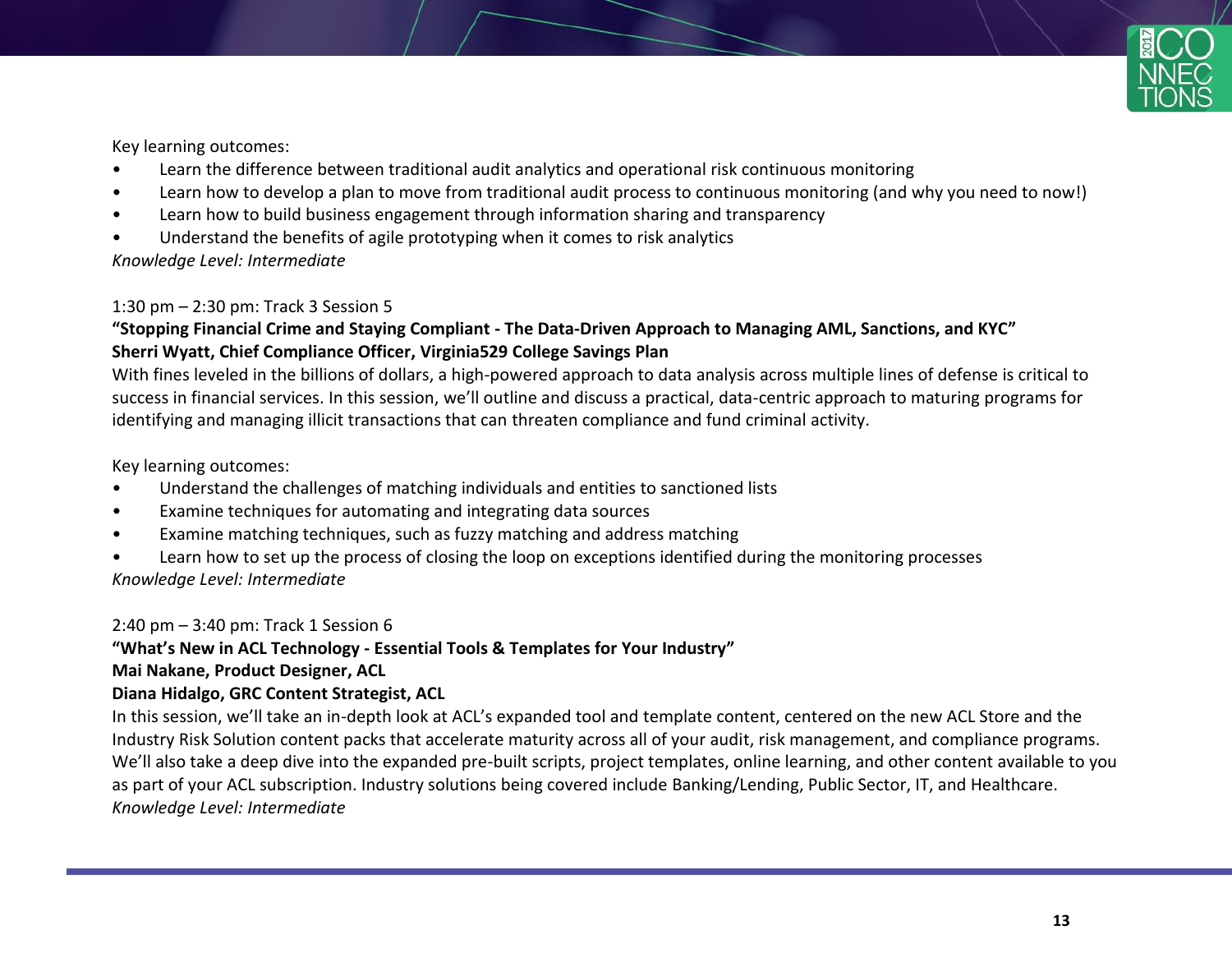

#### 2:40 pm – 3:40 pm: Track 2 Session 6

#### **"How We Use ACL at ACL - Cybersecurity & Compliance"**

#### **Roland Flutet, Manager, IT Services, ACL**

Like your organization, cybersecurity looms among the top of ACL's enterprise risk agenda and requires constant vigilance; new vulnerabilities are found every day, and can affect any software on any platform with a wide range of consequences. Whether the risk is a data breach, ransomware or phishing, both your customers and senior executives demand assurance that effective controls are in place to mitigate the risk that a vulnerability be exploited on your systems.

In this session, ACL's own internal security, privacy, and compliance team will share how we use ACL software to build a systematic approach to vulnerability risk to give you—and your customers—peace of mind. You will walk away with new inspirations for how you can take on your cybersecurity risk and compliance programs with the ACL technology you already own.

Key learning outcomes:

- Automate the detection of vulnerabilities among your critical systems by matching data from various sources
- Trigger remediation workflows to ensure mitigation actions are taken by the appropriate individuals
- Present your stakeholders with a clear view of the performance and efficiency of your security controls, risk mitigation effort and overall compliance

*Knowledge Level: Intermediate*

#### 2:40 pm – 3:40 pm: Track 3 Session 6

#### **"Risk & Control Monitoring - Implementing Issue Remediation Workflows That the Business Will Love" Jason A. Gross, Vice President, Controls Management, Siemens Financial Services, Inc.**

The key to impactful assurance programs is ensuring that issues are managed and remediated in a timely manner. In this session, one of our sought-after customers will talk you through how they use ACL to monitor hundreds of key risks and controls, and how to automate actions and resolutions from hundreds of individuals in a completely automated workflow. You will learn how to take full advantage of Results Lite, which is included with your ACL Analytics subscription.

Key learning outcomes:

- Understand the need to implement Continuous Monitoring workflows
- Learn best practices for a successful Continuous Monitoring program
- Learn how to use your ACL technology to establish and sustain a Continuous Monitoring program *Knowledge Level: Intermediate*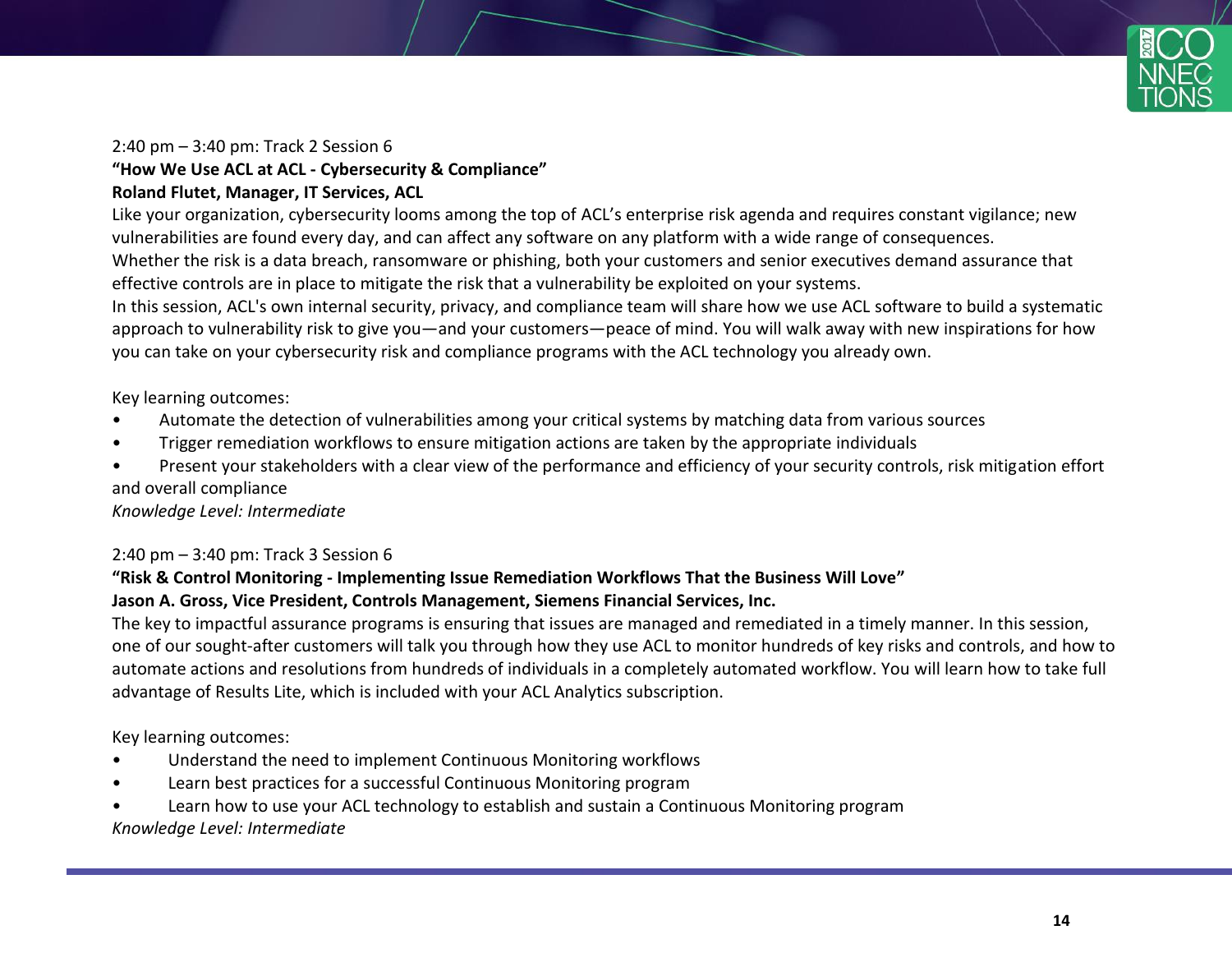

#### 3:40 pm – 4:00 pm: Break | Success Session #3 **"Compliance Maps and Other Cool Content"**

Learn how to how to simplify your organization's compliance activities using ACL's Compliance Maps. We'll cover all the great new features of Compliance Maps, including how to get standards and regulations into your organization, the fundamentals of Compliance mapping, Compliance Assurance and Reporting.

4:00 pm – 5:00 pm: Keynote Session 3

#### **"How to Spot a Liar" Pamela Meyer, Certified Fraud Examiner and Best-Selling Author of** *LieSpotting*

Pamela Meyer's mission is to help people get to the truth. Extensively trained in the use of visual cues and psychology to detect deception, Meyer teaches audiences how to advance from lie-spotting to truth-seeking to trust-building.

Her riveting TED Talk, *How to Spot a Liar*, has been viewed over twelve million times, making it one of the 20 most popular TED talks of all-time, while her book, *Liespotting: Proven Techniques to Detect Deception*, was a bestseller. Combining her unique understanding of deception with her honed business acumen, Meyer provides audiences with lessons and takeaways that can be immediately put to use.

Studies show that people encounter an average of 10-200 lies per day. As a result, Meyer believes that everything a CIA operative knows about deception, everyone else should know too. Delving into detailed scientific findings on which personality types lie, how deception is expressed in e-mail, on the phone, and in person, and how to detect deception through body language. Meyer also explains statement analysis, interviewing techniques, and interrogation and negotiation strategy using rich, entertaining real-life examples. She is known for keeping her audience laughing while they learn, and presents a path toward trust that emphasizes integrity, maturity, and honesty. *Knowledge Level: Intermediate*

5:00 pm – 5:15 pm: General Session 4 **"Closing Remarks"**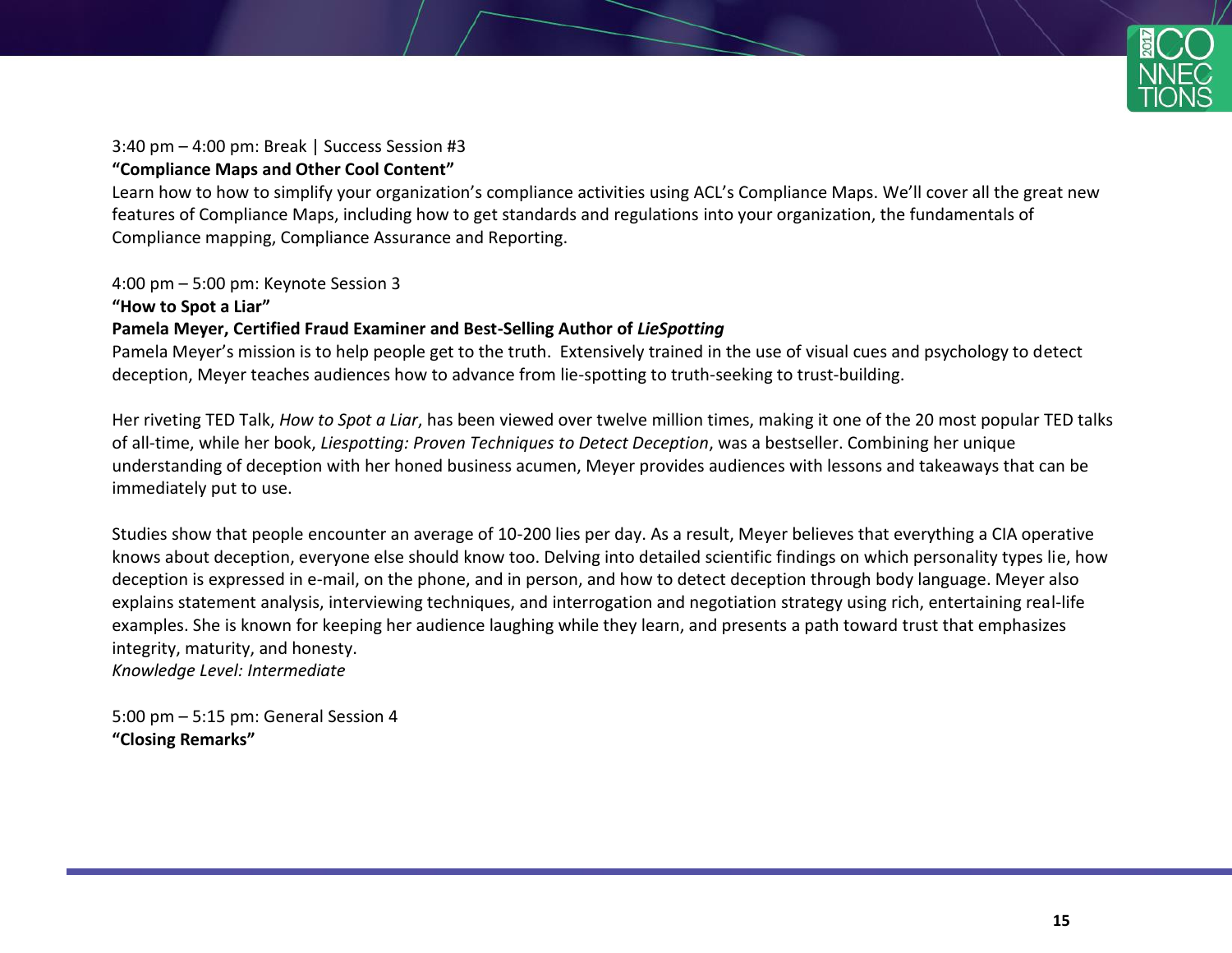

# **Wednesday, September 27, 2017**

### 9:00 am – 12:30 pm: Post-Conference Training Courses (included in Connections registration fee)

| <b>Title</b>                                                                         | <b>Level</b> | <b>Solution</b>                                                | <b>Description</b>                                                                                                                                                                                                                                                                                                                                                                                                                                                                                                                                                                                                                                                                           |
|--------------------------------------------------------------------------------------|--------------|----------------------------------------------------------------|----------------------------------------------------------------------------------------------------------------------------------------------------------------------------------------------------------------------------------------------------------------------------------------------------------------------------------------------------------------------------------------------------------------------------------------------------------------------------------------------------------------------------------------------------------------------------------------------------------------------------------------------------------------------------------------------|
| <b>Managing Your</b><br><b>Conflicts Compliance</b><br><b>Risk Using ACL GRC</b>     | Intermediate | <b>ACL Analytics*</b><br>and ACL GRC<br><b>Results Manager</b> | It is highly recommended that you complete the 'Preparing and analyzing data in<br>Results Manager' section of the 'Managing your audit using ACL GRC' course<br>(available on ACL Academy) prior to attending this session.<br>This hands-on session is intended for intermediate users of ACL GRC Results<br>Manager and ACL Analytics. While presented within the context of gift approval<br>compliance, the concepts and skills that are taught within this session, such as<br>designing and automating policy-based approval workflows, extend beyond anti-<br>bribery law compliance (Sunshine Act, FCPA, UK Bribery Act, CFPOA) and apply to<br>general approval process workflows. |
| <b>Stop Writing Reports,</b><br><b>Start Crafting Stories</b><br>with Visualizations | <b>Basic</b> | <b>ACL GRC</b>                                                 | We'll teach you to use the ACL Add-in for Excel to investigate results, and publish<br>these results to ACL GRC Results Manager to create beautiful visualizations that<br>can be shared with a simple click of a button. Then, we'll create a workflow for<br>triggering the automated review of results and create questionnaires to gain<br>further insight into your rich data.                                                                                                                                                                                                                                                                                                          |
| <b>Basic Analysis in ACL</b><br><b>Analytics</b>                                     | <b>Basic</b> | <b>ACL Analytics*</b>                                          | We'll go through basic usage of the tool including importing data, combining data<br>from multiple sources, taking advantage of built-in data analysis commands, and<br>performing basic analysis. We'll also cover how you can leverage these two newly-<br>released capabilities to drive results and adoption: 1) Analysis Apps – get the non-<br>techies up and running without learning all the technical scripting; and 2)<br>Visualizations - immediately spot anomalies just by looking at the data, literally.                                                                                                                                                                      |
| <b>Building a T&amp;E</b><br><b>Monitoring Program</b><br>with ACL Gear              | Intermediate | <b>ACL Analytics*</b>                                          | In this hands-on session, you will learn basic data analytics for travel and<br>entertainment, including how to remediate exceptions, manage escalation<br>workflows and leverage ACL storyboards for better insights into your T&E<br>programs. We'll show you how to easily import data from Concur Standard<br>Accounting Extract (SAE). If you're not using Concur, this session will still be<br>valuable as the concepts learned can be applied to other source systems and to<br>general T&E analysis.                                                                                                                                                                                |